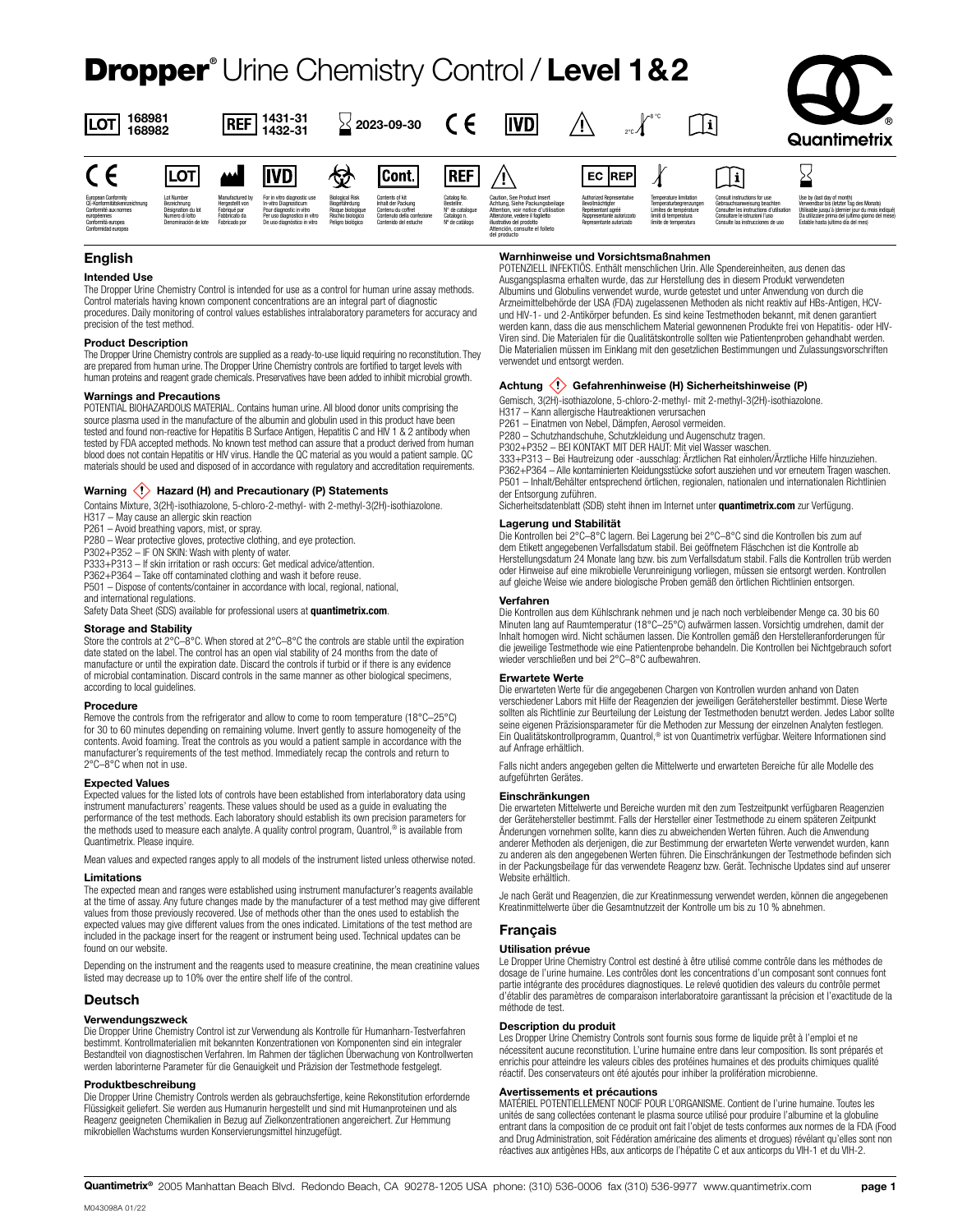Aucune méthode de test connue n'est en mesure de garantir qu'un produit dérivé de matérial humain ne contient pas le virus de l'hépatite ou du VIH. Manipuler les matériels du contrôle de qualité de la même façon que pour un échantillon de patient. Ces matériaux doivent être utilisés et éliminés conformément aux exigences réglementaires et critères d'accréditation.

#### Attention  $\langle \cdot \rangle$  Mentions de danger (H) Conseils de prudence (P)

Mélange , 3(2H)-isothiazolone, 5-chloro-2-methyl- avec 2-methyl-3(2H)-isothiazolone.

H317 – Peut causer une réaction allergique cutanée.

P261 – Éviter de respirer les vapeurs, les brouillards ou les aérosols.

P280 – Porter des gants de protection, des vêtements de protection et un dispositif de protection des yeux.

P302+P352 – EN CAS DE CONTACT AVEC LA PEAU : laver à grande eau. P333+P313 – En cas d'irritation ou d'éruption cutanée : consulter un médecin.

P362+P364 – Enlever les vêtements contaminés et les laver avant réutilisation.

P501 – Éliminer le contenu/contenant conformément aux réglementations locales, régionales,

nationales et internationales.

Une ficha de sécurité (SDS) est à disposition des vutilisateurs professionnels sur la site **quantimetrix.com**.

### **Stockage et stabilité**

Stockez les réactifs à une température comprise entre 2°C et 8°C. Stockés non ouverts à la température indiquée, les contrôles sont stables jusqu'à la date de péremption figurant sur l'étiquette. Après ouverture du flacon, le contrôle reste stable pendant 24 mois à compter de la date de fabrication ou jusqu'à sa date de péremption. Tout contrôle présentant des traces de turbidité ou de contamination microbienne doit être jeté. Jetez les contrôles en procédant comme pour d'autres spécimens biologiques, conformément aux directives locales en vigueur.

#### **Procédure**

Sortez les contrôles du réfrigérateur et patientez pendant 30 à 60 minutes pour qu'ils s'adaptent à la température ambiante (18°C à 25°C). Retournez doucement le flacon pour assurer l'homogénéité de son contenu. Évitez de faire mousser. Traitez les contrôles de la même façon qu'un échantillon prélevé sur un patient, conformément aux recommandations du fabricant de la méthode de test. Rebouchez immédiatement le flacon et entreposez-le entre 2ºC et 8°C entre deux utilisations.

#### **Valeurs attendues**

Les fourchettes de valeurs attendues pour les lots de contrôle listés dans ce document ont été établies à partir de données portant sur les réactifs utilisés par les fabricants d'instruments émanant de plusieurs laboratoires. Ces valeurs ont pour vocation de servir d'étalon pour évaluer les performances des méthodes de test. Il incombe à chacun des laboratoires de déterminer ses propres paramètres de précision pour les méthodes utilisées pour mesurer chaque analyte. Quantimetrix met également à votre disposition un programme de contrôle de qualité du nom de Quantrol.® Nous sommes prêts à vous donner tous les renseignements à ce sujet.

Sauf indication contraire, les valeurs moyennes et les plages attendues s'appliquent à tous les modèles de l'instrument considéré.

#### **Limitations**

Les valeurs attendues de moyenne et de fourchette ont été établies en fonctions des réactifs des fabricants d'instruments disponibles au moment de l'analyse. Toute modification ultérieure introduite par le fabricant d'une méthode de test est susceptible d'entraîner des résultats différents de ceux précédemment relevés. L'utilisation d'autres méthodes que celles utilisées pour établir les valeurs de référence risque elle aussi de déboucher sur des résultats divergeant de ceux indiqués. Les limitations inhérentes à la méthode de test sont également incluses dans la notice du réactif ou de l'instrument utilisé. Les mises à jour techniques sont disponibles sur notre site Web.

Dans certains cas, l'instrument et les réactifs utilisés pour mesurer la créatinine peuvent entraîner, au long de la période de validité de la solution de contrôle, une diminution des valeurs moyennes indiquées pour la créatinine pouvant aller jusqu'à 10 %.

#### **Italiano**

#### **Finalità d'uso**

Il Dropper Urine Chemistry Control è previsto per l'uso come controllo per i metodi di dosaggio dell'urina umana. Materiali di controllo dei quali si conoscono le concentrazioni dei componenti sono parte integrante delle procedure diagnostiche. Il monitoraggio giornaliero dei valori di controllo stabilisce parametri interni di laboratorio in termini di accuratezza e precisione del metodo di analisi.

#### **Descrizione del prodotto**

I Dropper Urine Chemistry Controls vengono forniti in forma di liquido pronto per l'uso che non richiede ricostituzione. Sono preparati a partire da urina umana e vengono fortificati ai livelli target con proteine umane e sostanze chimiche di grado reagente. Sono addizionati di conservanti per inibire la crescita microbica.

#### **Avvertenze e precauzioni**

MATERIALE POTENZIALMENTE FONTE DI RISCHIO BIOLOGICO. Contiene urina umana. Tutte le unità di donatori di sangue comprendenti il plasma sorgente impiegati nella preparazione del presente prodotto sono state analizzate mediante metodi approvati dalla FDA e sono risultate non reattive nei confronti dell'antigene di superficie del virus dell'epatite B e dell'anticorpo contro il virus dell'epatite C e dell'HIV 1 e 2. Non si conoscono metodi di analisi che possano assicurare che un prodotto derivato da materiale umano non contenga i virus dell'epatite o dell'HIV. Trattare il material per CQ come si tratterebbero i campioni di pazienti, I materiali di CQ vanno usati e smaltiti attenendosi ai requisiti normativi e di accreditazione.

### Attenzione **(!)** Indicazioni di pericolo (H) Indicazioni precauzionali (P)

Miscela, 3(2H)-isothiazolone, 5-chloro-2-methyl- con 2-methyl-3(2H)-isothiazolone.

H317 – Può provocare una reazione allergica cutanea

P261 – Evitare di respirare i vapori, la nebbia o le particelle nebulizzate.

P280 – Indossare guanti protettivi, indumenti protettivi e protezioni per gli occhi. P302+P352 – IN CASO DI CONTATTO CON LA PELLE: lavare abbondantemente con acqua.

P333+P313 – In caso di irritazione o eruzione della pelle: consultare/chiamare un medico. P362+P364 – Togliere gli indumenti contaminati e lavarli prima del riutilizzo.

P501 – Smaltire i contenuti/il contenitore in conformità alle normative locali, regionali, nazionali e internazionali.

Scheda infomativa sulla sicurezza (SDB) ad uso professionale disponible al sito **quantimetrix.com**.

#### **Conservazione e stabilità**

Conservare i controlli a 2°C–8°C. Se conservati a 2°C–8°C i controlli sono stabili fino alla data di scadenza indicata sull'etichetta. Una volta che la fiala sia stata aperta il controllo è stabile fino a 24 mesi dalla data di preparazione o fino alla data di scadenza. Eliminare i controlli se torbidi o se vi sono segni di contaminazione batterica. Eliminare i controlli allo stesso modo degli altri campioni biologici secondo le linee guida, locali.

#### **Procedura**

Rimuovere i controlli dal frigorifero e lasciare che raggiungano la temperatura ambiente (18°C–25°C) per 30 – 60 minuti, in base alla quantità presente. Capovolgere delicatamente per garantire l'omogeneità del contenuto. Prevenire la formazione di schiuma. Trattare i controlli come se si trattasse di un campione di un paziente, in conformità alle richieste del produttore del metodo di analisi. Ritappare immediatamente i controlli e riportarli a 2°C–8°C subito dopo l'uso.

#### **Valori attesi**

I valori attesi per i lotti elencati sono stati stabiliti sulla base di dati interni di laboratorio usando reagenti del produttore dello strumento. Questi valori dovrebbero essere impiegati come riferimento nella valutazione delle prestazioni dei metodi di analisi. È opportuno che ogni laboratorio determini i propri parametri di precisione per i metodi impiegati per misurare ognuno degli analiti. È disponibile un programma di controllo qualità Quantimetrix, Quantrol.® Sono disponibili informazioni su richiesta.

I valori medi e i range attesi si riferiscono a tutti i modelli di strumenti elencati, ove non diversamente specificato.

#### **Limiti**

I valori medi e i range attesi sono stati determinati impiegando i reagenti del produttore dello strumento disponibili al momento dell'effettuazione del test. Eventuali future modifiche apportate dal produttore di un metodo di analisi possono originare valori diversi da quelli precedentemente ottenuti. L'impiego di metodi diversi da quelli impiegati per determinare i valori attesi può dare origine a valori diversi da quelli indicati. I limiti del metodo di analisi sono indicati nelle istruzioni del reagente o dello strumento impiegato. Aggiornamenti tecnici sono ottenibili dal nostro sito web.

In base allo strumento e ai reagenti impiegati per misurare la creatinina, i valori medi di creatinina elencati possono diminuire fino al 10% durante tutto il periodo di conservazione del controllo.

#### **Español**

#### **Uso previsto**

El Dropper Urine Chemistry Control está previsto para usarse como control en los métodos de análisis de la orina humana. Los materiales de control que tienen concentraciones conocidas del componente forman parte integral de los procedimientos de diagnóstico. La supervisión diaria de los valores de control establece los parámetros de exactitud y precisión del método de estudio en cada laboratorio.

#### **Descripción del producto**

Los Dropper Urine Chemistry Controls se proporcionan en forma de líquido listos para usar, que no necesitan preparación. Están elaborados a partir de orina humana y se han reforzados las concentraciones deseadas utilizando proteínas humanas y compuestos químicos de grado reactivo. Se han añadido conservantes para inhibir la proliferación microbiana.

**Advertencias y precauciones** MATERIAL BIOLÓGICO POTENCIALMENTE PELIGROSO. Contiene orina humana. Se han estudiado todas las unidades de donantes de sangre que contienen el plasma que se usa para obtener la albúmina y globulinas usadas en este producto, en busca del antígeno de superficie de la hepatitis B y de anticuerpos de hepatitis C y 1 y 2 del VIH, no habiéndose encontrado ninguna reacción cuando se utilizaron los métodos aceptados por la FDA. Ningún método de prueba conocido puede asegurar que un producto derivado de material humano no contenga hepatitis o virus VIH. Trabaje con el material QC como lo haría con una muestra de paciente. Los materiales QC deben usarse y eliminarse de acuerdo con los requisitos reglamentarios y de acreditación.

#### Atención **(!)** Indicaciones de peligro (H) Consejos de precaución (P)

Mezcla, 3(2H)-isothiazolone, 5-chloro-2-methyl- con 2-methyl-3(2H)-isothiazolone.

H317 – Puede causar una reacción alérgica cutánea.

P261 – Evite respirar vapores, niebla o aerosol.

P280 – Lleve guantes, prendas y gafas de protección.

P302+P352 – EN CASO DE CONTACTO CON LA PIEL: lave con agua abundante.

P333+P313 – Si aparece irritación o erupción cutánea: consulte a un médico. P362+P364 – Quítese la ropa contaminada y lávela antes de volver a utilizarla.

P501 – Elimine el contenido/contenedor conforme a la normativa local, regional, nacional e internacional vigente.

Le hoja de datos de seguridad (SDB) está disponible para los usarios profesionales en **quantimetrix.com**.

#### **Almacenamiento y estabilidad**

Conserve los controles a 2°C–8°C. Cuando se almacenan a 2°C–8°C, los controles permanecen estables hasta la fecha de caducidad que figura en la etiqueta. Una vez abierto el vial, el control permanece estable durante 24 meses a partir de la fecha de fabricación o hasta la fecha de caducidad. Deseche los controles si tienen un aspecto turbio o si presentan signos de contaminación microbiana. Desechar los controles de la misma forma que cualquier otra muestra biológica, conforme a las normativas locales.

#### **Procedimiento**

Extraiga los controles del refrigerador y déjelos estabilizar a temperatura ambiente (18°C–25°C) durante 30 – 60 minutos, dependiendo del volumen que quede en el vial. Invierta suavemente el control para garantizar la homogeneidad del contenido. Evite la formación de espuma. Manipule el control como si fuera una muestra más de paciente, de acuerdo con las instrucciones del fabricante del método de estudio. Tape inmediatamente los controles y vuelva a almacenarlos a 2°C–8°C cuando no los utilice.

#### **Expectativa de resultados**

Los valores esperados para los lotes de controles mencionados se han establecido a partir de datos de laboratorios que utilizan los reactivos de los fabricantes del instrumento. Estos valores deben usarse como guía para evaluar el comportamiento de los métodos de estudio. Cada laboratorio deberá establecer sus propios parámetros de precisión para los métodos que utilice para medir cada analito. Quantimetrix dispone del programa de control de calidad Quantrol.® Solicite información.

Los valores medios y los intervalos esperados son aplicables a todos los modelos de instrumentos que se mencionan, a menos que se indique lo contrario.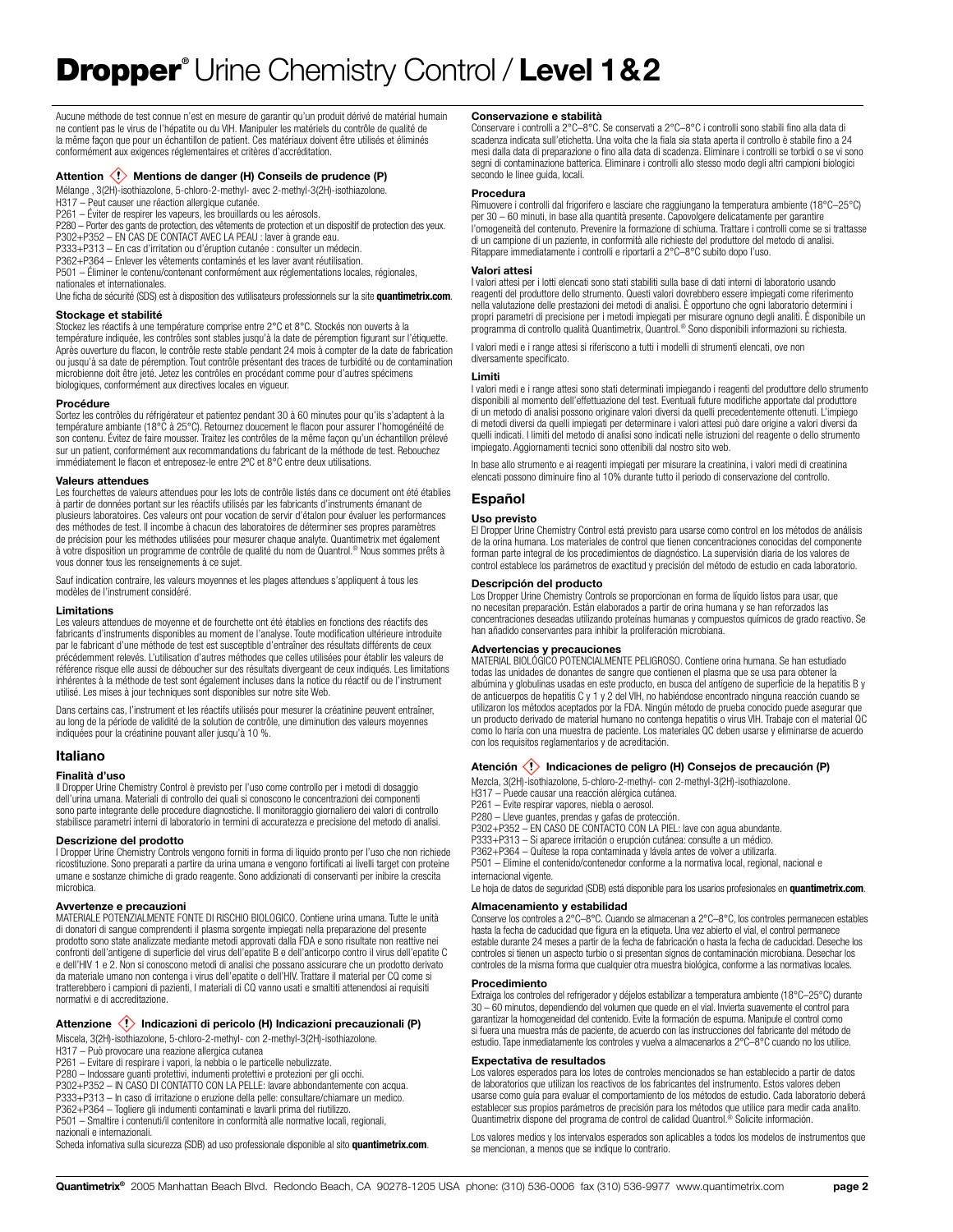## Dropper**®** Urine Chemistry Control / **Level 1&2**

#### **Limitaciones**

La media e intervalos esperados se establecieron usando los reactivos del fabricante del instrumento disponibles en el momento de la valoración. Cualquier cambio futuro que haga el fabricante del método de estudio puede originar valores diferentes a los obtenidos previamente. El uso de métodos distintos de los usados para establecer los valores esperados puede originar valores diferentes de los indicados.

Las limitaciones del método de estudio se indican en el folleto del reactivo o en la documentación del instrumento que se utilice. Encontrará la información técnica actualizada en nuestro sitio web.

Dependiendo del instrumento y de los reactivos usados para medir la creatinina, las medias de los valores de creatinina indicadas pueden disminuir hasta un 10% durante todo el periodo de validez del control.

| Analytes / Instruments                                          |                |            | Level 1 - 168981           |              | Level 2 - 168982               |                       | Level 1 - 168981 |                                | Level 2 - 168982 |                                |
|-----------------------------------------------------------------|----------------|------------|----------------------------|--------------|--------------------------------|-----------------------|------------------|--------------------------------|------------------|--------------------------------|
| Amylase                                                         | Units          | Mean       | Range                      | Mean         | Range                          | SI Units <sup>1</sup> | Mean             | Range                          | Mean             | Range                          |
| Abbott Architect *                                              | U/L            | 91         | $73 - 109$                 | 175          | 140 - 210                      | U/L                   | 91               | 73 - 109                       | 175              | 140 - 210                      |
| Beckman Coulter <sup>®</sup> AU <sup>™</sup> Instruments *      | U/L            | 86         | $69 - 103$                 | 158          | 126 - 189                      | U/L                   | 86               | $69 - 103$                     | 158              | 126 - 189                      |
| Roche <sup>®</sup> Cobas/Cobas Integra <sup>®</sup>             | U/L            | 78         | $61 - 94$                  | 139          | 112 - 167                      | U/L                   | 78               | $61 - 94$                      | 139              | 112 - 167                      |
| Siemens Dimension®*                                             | U/L            | 98         | $78 - 117$                 | 192          | 154 - 231                      | U/L                   | 98               | $78 - 117$                     | 192              | 154 - 231                      |
| Siemens Dimension Vista® *                                      | U/L            | 100        | $80 - 119$                 | 198          | 158 - 238                      | U/L                   | 100              | $78 - 118$                     | 198              | 158 - 238                      |
| Calcium                                                         |                |            |                            |              |                                |                       |                  |                                |                  |                                |
| Abbott Architect *                                              | mg/dL          | 6.8        | $5.6 - 8.5$                | 10.8         | $8.8 - 13.2$                   | mmol/L                | 1.70             | $1.41 - 2.11$                  | 2.70             | $2.20 - 3.30$                  |
| Beckman Coulter AU Instruments *                                | mg/dL          | 8.0        | $6.4 - 9.6$                | 12.4         | $9.9 - 14.9$                   | mmol/L                | 2.00             | $1.60 - 2.40$                  | 3.10             | $2.48 - 3.73$                  |
| Roche Cobas/Cobas Integra *                                     | mg/dL          | 7.1        | $5.7 - 8.5$                | 11.2         | $8.9 - 13.4$                   | mmol/L                | 1.77             | $1.41 - 2.12$                  | 2.79             | $2.23 - 3.35$                  |
| Siemens Dimension*                                              | mg/dL          | 6.8        | $5.5 - 8.2$                | 11.4         | $9.1 - 13.7$                   | mmol/L                | 1.71             | $1.37 - 2.05$                  | 2.85             | $2.28 - 3.42$                  |
| Siemens Dimension Vista *                                       | mg/dL          | 6.8        | $5.5 - 8.2$                | 11.4         | $9.1 - 13.7$                   | mmol/L                | 1.71             | $1.37 - 2.05$                  | 2.85             | $2.28 - 3.42$                  |
| <b>Chloride</b>                                                 |                |            |                            |              |                                |                       |                  |                                |                  |                                |
| Abbott Architect *                                              | mEq/L          | 87         | 70 - 104                   | 129          | 103 - 155                      | mmol/L                | 87               | $70 - 104$                     | 129              | $103 - 155$                    |
| Beckman Coulter AU Instruments *                                | mEq/L          | 90         | $72 - 108$                 | 134          | $107 - 160$                    | mmol/L                | 90               | $72 - 108$                     | 134              | $107 - 160$                    |
| Roche Cobas/Cobas Integra *                                     | mEq/L          | 80         | $64 - 96$                  | 124          | $99 - 148$                     | mmol/L                | 80               | $64 - 96$                      | 124              | 99 - 148                       |
| Siemens Dimension *                                             | mEq/L          | 106        | $85 - 127$                 | 162          | 129 - 194                      | mmol/L                | 106              | $85 - 127$                     | 162              | 129 - 194                      |
| Siemens Dimension Vista *                                       | mEq/L          | 100        | 79 - 121                   | 156          | 123 - 188                      | mmol/L                | 100              | 79 - 121                       | 156              | $123 - 188$                    |
| <b>Creatinine</b>                                               |                |            |                            |              |                                |                       |                  |                                |                  |                                |
| Abbott Architect *                                              | mg/dL          | 78         | $65 - 98$                  | 148          | 126 - 189                      | mmol/L                | 6.93             | $5.79 - 8.69$                  | 13.07            | 11.14 - 16.71                  |
| Beckman Coulter AU Instruments *                                | mg/dL          | 81         | $65 - 97$                  | 144          | $115 - 173$                    | mmol/L                | 7.16             | $5.73 - 8.59$                  | 12.72            | $10.18 - 15.26$                |
| Roche Cobas/Cobas Integra *                                     | mg/dL          | 82         | $65 - 98$                  | 148          | 118 - 178                      | mmol/L                | 7.22             | $5.78 - 8.66$                  | 13.08            | 10.47 - 15.70                  |
| Siemens Dimension *                                             | mg/dL          | 76         | $61 - 91$                  | 158          | 127 - 190                      | mmol/L                | 6.71             | $5.37 - 8.05$                  | 13.98            | 11.19 - 16.78                  |
| Siemens Dimension Vista *                                       | mg/dL          | 80         | $65 - 95$                  | 162          | 131 - 194                      | mmol/L                | 7.07             | $5.75 - 8.40$                  | 14.32            | $11.58 - 17.15$                |
| Glucose                                                         |                |            |                            |              |                                |                       |                  |                                |                  |                                |
| Abbott Architect *                                              | mg/dL          | 48         | $39 - 59$                  | 291          | 241 - 262                      | mmol/L                | 2.6              | $2.18 - 3.27$                  | 16.2             | 13.39 - 20.09                  |
| Beckman Coulter AU Instruments *                                | mg/dL          | 48         | $38 - 57$                  | 282          | 226 - 339                      | mmol/L                | 2.6              | $2.1 - 3.2$                    | 15.7             | $12.5 - 18.8$                  |
| Roche Cobas/Cobas Integra *                                     | mg/dL          | 54         | $43 - 65$                  | 301          | 241 - 361                      | mmol/L                | 3.0              | $2.4 - 3.6$                    | 16.7             | $13.4 - 20.0$                  |
| Siemens Dimension *                                             | mg/dL          | 55         | 44 - 66                    | 299          | 239 - 359                      | mmol/L                | 3.0              | $2.4 - 3.6$                    | 16.6             | $13.3 - 19.9$                  |
| Siemens Dimension Vista *                                       | mg/dL          | 53         | $42 - 64$                  | 295          | 236 - 355                      | mmol/L                | 2.9              | $2.3 - 3.6$                    | 16.4             | $13.1 - 19.6$                  |
| Magnesium                                                       |                |            |                            |              |                                |                       |                  |                                |                  |                                |
| Abbott Architect *                                              | mg/dL          | 7.8<br>7.1 | $6.4 - 9.7$<br>$5.7 - 8.5$ | 16.0<br>13.9 | $13.0 - 19.4$<br>$11.1 - 16.7$ | mmol/L                | 3.21<br>2.91     | $6.25 - 9.38$<br>$2.33 - 3.49$ | 6.56<br>5.72     | 12.76 - 19.14<br>$4.58 - 6.86$ |
| Beckman Coulter AU Instruments *<br>Roche Cobas/Cobas Integra * | mg/dL<br>mg/dL | 8.1        | $6.5 - 9.8$                | 16.3         | $13.0 - 19.5$                  | mmol/L<br>mmol/L      | 3.34             | $2.67 - 4.01$                  | 6.69             | $5.35 - 8.02$                  |
| Siemens Dimension *                                             | mg/dL          | 8.2        | $6.5 - 9.8$                | 16.0         | $12.8 - 19.2$                  | mmol/L                | 3.36             | $2.69 - 4.03$                  | 6.58             | $5.26 - 7.89$                  |
| Siemens Dimension Vista *                                       | mg/dL          | 8.3        | $6.6 - 9.9$                | 16.1         | $12.9 - 19.3$                  | mmol/L                | 3.41             | $2.71 - 4.07$                  | 6.62             | $5.30 - 7.93$                  |
| <b>Osmolality</b>                                               |                |            |                            |              |                                |                       |                  |                                |                  |                                |
| Advanced Instruments *                                          | m0sm/Kq        | 484        | $387 - 581$                | 780          | 624 - 943                      | mmol/kg               | 484              | $387 - 581$                    | 780              | 624 - 943                      |
| Phosphorus                                                      |                |            |                            |              |                                |                       |                  |                                |                  |                                |
| Abbott Architect *                                              | mg/dL          | 24.9       | $20.7 - 31.0$              | 48.6         | $41.7 - 62.6$                  | mmol/L                | 8.03             | $6.67 - 10.01$                 | 15.71            | 13.47 - 20.21                  |
| Beckman Coulter AU Instruments *                                | mg/dL          | 24.5       | $19.6 - 29.4$              | 48.3         | $38.7 - 58.0$                  | mmol/L                | 7.91             | $6.33 - 9.50$                  | 15.61            | 12.49-18.73                    |
| Roche Cobas/Cobas Integra *                                     | mg/dL          | $26.0\,$   | $20.8 - 31.2$              | 51.7         | $41.3 - 62.0$                  | mmol/L                | 8.40             | $6.72 - 10.08$                 | 16.69            | 13.35 - 20.03                  |
| Siemens Dimension *                                             | mg/dL          | 26.0       | $20.8 - 31.2$              | 53.5         | $42.8 - 64.2$                  | mmol/L                | 8.39             | $6.71 - 10.07$                 | 17.28            | 13.82 - 20.73                  |
| Siemens Dimension Vista *                                       | mg/dL          | 25.8       | $20.6 - 31.0$              | 53.3         | $42.6 - 64.0$                  | mmol/L                | 8.33             | $6.65 - 10.01$                 | 17.22            | 13.76 - 20.67                  |
| Potassium                                                       |                |            |                            |              |                                |                       |                  |                                |                  |                                |
| Abbott Architect *                                              | mEq/L          | 34.6       | $28.0 - 42.0$              | 67.5         | $54.4 - 81.5$                  | mmol/L                | 34.6             | $27.7 - 41.5$                  | 67.5             | $54.0 - 80.9$                  |
| Beckman Coulter AU Instruments *                                | mEq/L          | 35.0       | $28.0 - 42.0$              | 68.7         | $54.9 - 82.4$                  | mmol/L                | 35.0             | $28.0 - 42.0$                  | 68.7             | $54.9 - 82.4$                  |
| Roche Cobas/Cobas Integra *                                     | mEq/L          | 34.0       | $27.2 - 40.8$              | 65.2         | $52.1 - 78.2$                  | mmol/L                | 34.0             | $27.2 - 40.8$                  | 65.2             | $52.1 - 78.2$                  |
| Siemens Dimension *                                             | mEq/L          | 34.5       | $27.6 - 41.4$              | 66.6         | $53.2 - 79.9$                  | mmol/L                | 34.5             | $27.6 - 41.4$                  | 66.6             | 53.2 - 79.9                    |
| Siemens Dimension Vista *                                       | mEq/L          | 34.7       | $27.8 - 41.6$              | 66.8         | $53.4 - 80.1$                  | mmol/L                | 34.7             | $27.8 - 41.6$                  | 66.8             | $53.4 - 80.1$                  |
| Sodium                                                          |                |            |                            |              |                                |                       |                  |                                |                  |                                |
| Abbott Architect *                                              | mEq/L          | 90         | 73 - 109                   | 147          | 117 - 176                      | mmol/L                | 90               | 73 - 109                       | 147              | 117 - 176                      |
| Beckman Coulter AU Instruments *                                | mEq/L          | 91         | $73 - 110$                 | 149          | 120 - 179                      | mmol/L                | 91               | $73 - 110$                     | 149              | 120 - 179                      |
| Roche Cobas/Cobas Integra *                                     | mEq/L          | 92         | $74 - 111$                 | 150          | 120 - 180                      | mmol/L                | 92               | $74 - 111$                     | 150              | 120 - 180                      |
| Siemens Dimension *                                             | mEq/L          | 92         | $73 - 110$                 | 145          | 116 - 174                      | mmol/L                | 92               | $73 - 110$                     | 145              | 116 - 174                      |
| Siemens Dimension Vista *                                       | mEq/L          | 92         | $73 - 110$                 | 145          | 116 - 174                      | mmol/L                | 92               | $73 - 110$                     | 145              | $116 - 174$                    |